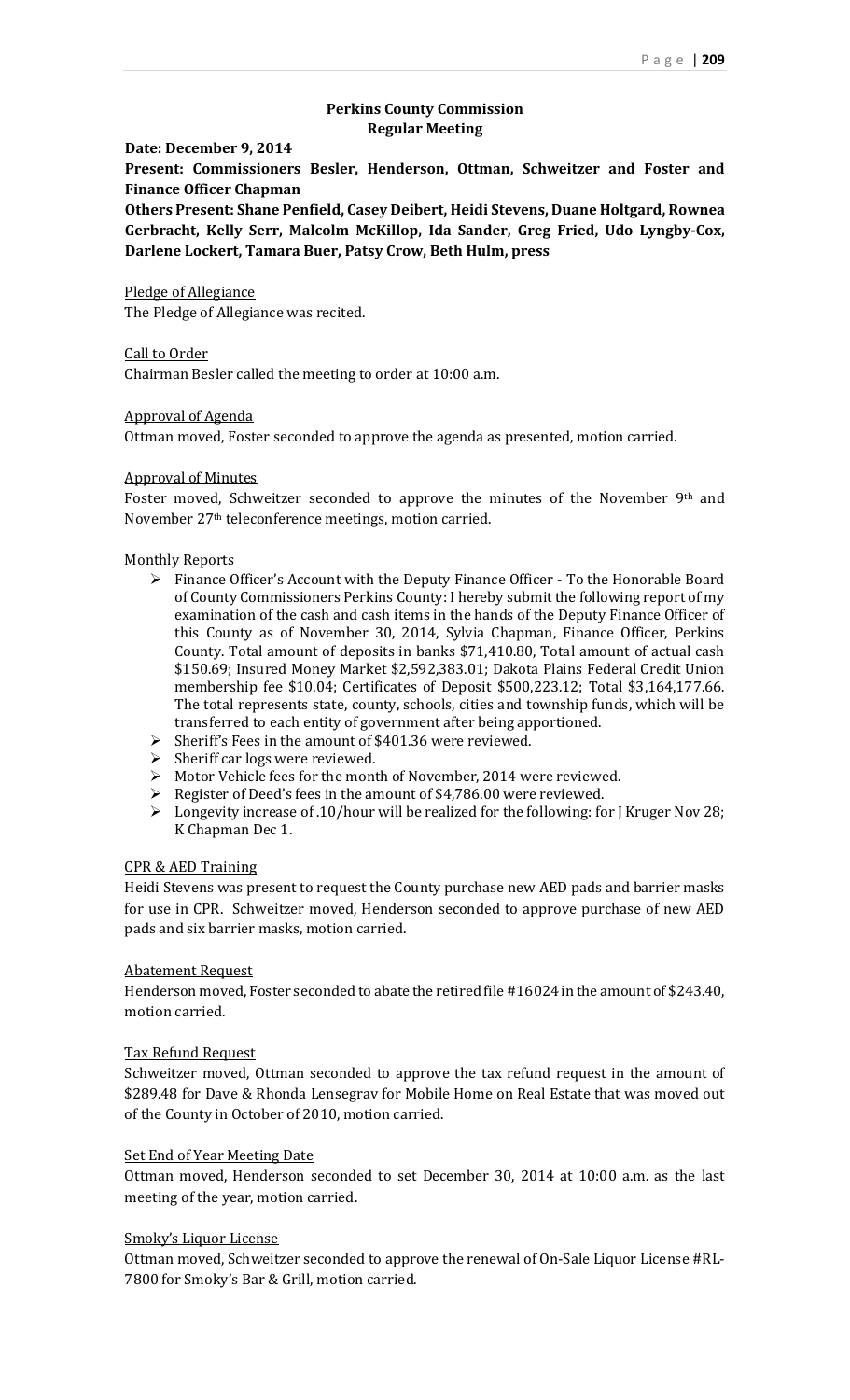## Snow Day Policy

Discussion was held on the Snow Day Policy. Finance Officer Chapman will work on a policy change which will be brought back for Commission approval at the next meeting.

## Clerk of Courts Grant

Trish Peck, Perkins County Clerk of Courts, asked the County to approve matching grant money to enhance the security system for the Clerk of Court's office. Henderson moved, Foster seconded to direct a letter of request to the State Court Administrator for a matching fund grant for the Perkins County Clerk of Courts office for security enhancements, motion carried.

## Bonus

Foster moved, Schweitzer seconded to grant bonuses in the amount of \$350.00 to full time employees, \$50.00 for jailers and \$175.00 for permanent part-time, motion carried.

## Rownea Gerbracht – Staff

Director of Equalization Rownea Gerbracht convened to the Commission that BreAnn Nelson has completed her probation period and is doing a good job. She would like to have her begin her training. Schweitzer moved, Ottman seconded to authorize the hourly wage of \$13.21 for BreAnn Nelson, effective December 9, 2014, motion carried.

## Contingency Transfers

Foster moved, Henderson seconded to approve the following contingency transfers: 101- 111-422 - \$2000; 101-161-422 - \$4000; 101-213-422 - \$2000; 101-421-411 - \$1000 and 101-421-424 - \$1000, motion carried.

## **Highway**

- $\checkmark$  Superintendent Holtgard went over the Highway Project and Maintenance Report. The crew is doing spot mowing and graveling. The bridge projects are progressing.
- $\checkmark$  Holtgard would like to keep the two temporary full-time people on board for the time being and would like to increase their wage to \$14.00 per hour. Ottman moved, Henderson seconded to increase Julie Bachand's and Matthew Drake Butsavage's wage to \$14.00 per hour effective December 9, 2014, motion carried.
- $\checkmark$  Holtgard would like to purchase a new pickup off the State bid. Schweitzer moved, Ottman seconded to authorize Holtgard to research the purchase of a new pickup off the state bid, motion carried.
- $\checkmark$  Holtgard would like to purchase an all-drive road grader. Beadle County currently has an open bid for a Caterpillar. Foster moved, Henderson seconded to piggy back off the Beadle County bid for a 2015 Caterpillar 140M3AWDM Motor Grader in the amount of \$279,799.00, motion carried.
- $\checkmark$  Udo Lyngby-Cox presented the Commission with information on the Walk'n Roll Packer Roller which is used when blading gravel roads. This packer roller packs and seals the gravel after blading to prevent the "loose gravel" condition. Foster moved, Henderson to purchase the WR 75-3 Walk'n Roll Packer Roller SN# WRC14962 for \$20,390.00, motion carried.

Health Insurance

- $\checkmark$  Malcolm McKillop returned to the Commission with numbers for health insurance quotes for a newly developed South Dakota Public Entity Fund health insurance. The rates came in lower than SDSDBF's projected increase.
- $\checkmark$  Greg Fried was present to give the Commission quotes for group insurance through Farm Bureau.
- $\checkmark$  Schweitzer moved, Henderson seconded to approve Resolution 2014-12 "Resolution of Approval of Governmental Risk Retention that the Perkins County Board of Commissioners, having determined that it is in the best interest of the County to join together with other counties or governmental entities to provide for joint purchases and risk retention of certain employee health benefit programs liability exposures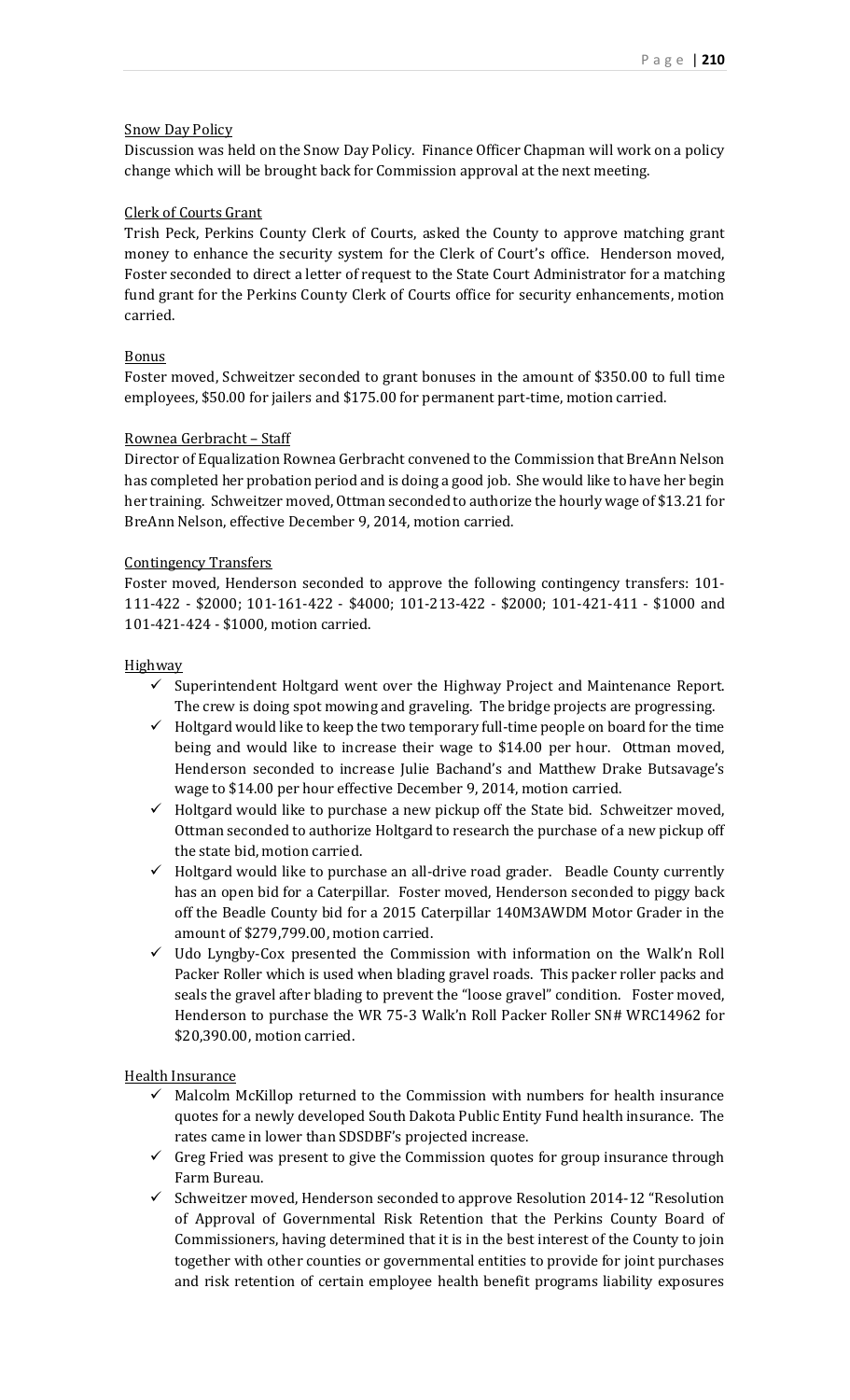experienced by the County, acting pursuant to the authority of SDCL ch. 1-24 and SDCL 7-18-8, that the Board of Commissioners do now hereby approve and adopt the South Dakota Public Entity Joint Powers Agreement and Bylaws, and Participation Agreement attached hereto and hereby authorize the County Finance Officer, as the County's representative, to execute such Agreements as necessary to participate in a Health Benefits Plan with other counties on behalf of the County and to thereafter serve as the member on the South Dakota Public Entity Fund Board of Trustees as this County's member representative, roll call vote: Henderson aye, Ottman aye, Schweitzer aye, Foster aye, Besler aye, motion carried.

 Henderson moved, Foster seconded to appoint Greg Fried as Perkins County's coagent for the South Dakota Public Entity Fund, roll call: Ottman aye, Schweitzer aye, Foster aye, Henderson aye, Besler aye, motion carried.

# Kelly Serr

- $\checkmark$  Foster moved, Ottman seconded to recognize Antonio Garcia's completion of standards and set his base wage at \$16.83 per hour, motion carried.
- $\checkmark$  Walworth County has sent notice that they will be raising the fee that is charged to hold adult prisoners. Walworth County has also invited Perkins County to participate in a regional jail study.
- $\checkmark$  Discussion was held on the maintenance of the generator. Serr will visit with Holtgard concerning the maintenance.
- $\checkmark$  The 2015 budget has allowed for the purchase of a new sheriff's vehicle and the City of Lemmon has agreed to provide an additional \$22,000 towards the purchase of a second vehicle. He would like to purchase 2 sheriff vehicles. Henderson moved, Foster seconded to allow Sheriff Serr to purchase the following vehicles for the Sheriff's Office using state vehicle contract #16677: Two 2015 Ford Police Utility Interceptor from Lamb Motor Company of Onida, South Dakota in the amount of \$55,664.00, motion carried.
- $\checkmark$  2012 HLS Grant Foster moved, Ottman seconded to purchase the following UTV vehicle for the Sheriff's Office using Custer County, South Dakota bid of November 5, 2014: One 2015 Can-Am Commander 1000 Max XT 4 Seat UTV from Rice Honda Suzuki of Rapid City, South Dakota in the amount of \$26,210.35, motion carried.
- $\checkmark$  Henderson moved, Foster seconded to purchase the following trailer for the Sheriff's Office using Custer County South Dakota Quote #1416243902 of November 5, 2014: One Transport Trailer Model TST7X16WT2 from Rice Honda Suzuki of Rapid City, South Dakota in the amount of \$7,004.00, motion carried.

# Claims

The following claims were presented and approved for payment, November payroll: 81,149.84; IRS, fica, 6,207.96; SD Retirement, retirement, 5,168.72; Delta Dental, insurance, 1,287.56; Lincoln Mutual, insurance, 159.84; SDSDBF, insurance, 21,707.78; A&B Business, supplies, 643.51; Alegiant Emergency, EM supplies, 4,000.00; Avera Queen of Peace, fees, 61.90; Best Western, travel, 268.78; Bison Courier, publishing, 149.39; Bison Food, supplies, 172.62; Bison Grain, supplies, 76.98; Bison Implement, supplies/maint, 3,164.31; BL Contracting, road repairs, 47,244.31; Boom Concrete, supplies, 620.00; Butler Machinery, repairs, 3,607.71; Chapman's Electronic, repairs, 4,253.59; Clinical Lab of BH, prof services, 1,590.00; Crane, Roseland, Hardy, ct appt atty, 403.55; Current Connection, supplies/equipment, maint, 2,458.93; Dakota Auto Parts, repairs, 87.75; Dakota Business, supplies, 24.09; Dale's Tire, maint/repairs, 1,575.84; EMC Insurance, premium, 58.00; ES&S, supplies, 2,459.30; G&O Paper, supplies, 316.05; R Gerbracht, supplies, 73.93; Grand Electric, utilities/repairs, 1,454.00; Hamand Tire, maintenance, 203.00; G Hendricks, chemical rebate, 130.62; Infinity Printing, supplies, 232.00; G Karels, travel, 52.00; Lawson Products, supplies, 142.70; Lemmon IGA, supplies, 55.88; Lewis & Clark BHS, MH board, 160.00; Live Inc, MH subsidy, 1,500.00; Lodgepole Store, propane, 2,010.45; Matheson Tri-Gas Inc, supplies, 76.18; McLeod's Printing, supplies, 623.64; Meade County, jail board, 605.00; Mikelson Law Office, ct appt atty, 214.27; NACO, dues, 450.00; Newman Signs, supplies, 158.25; Northern Truck Equipment, repairs, 1,222.82; NW Farm & Home, supplies, 483.56; S Penfield, rent, 400.00; Perkins Co Ambulance, travel/vehicle subsidy, 6,317.52; Phil's Paint & Body, repairs, 375.11; Rapid Fire Protection, repairs, 195.00; Runnings, supplies, 265.44; SBM, maintenance, 33.57;